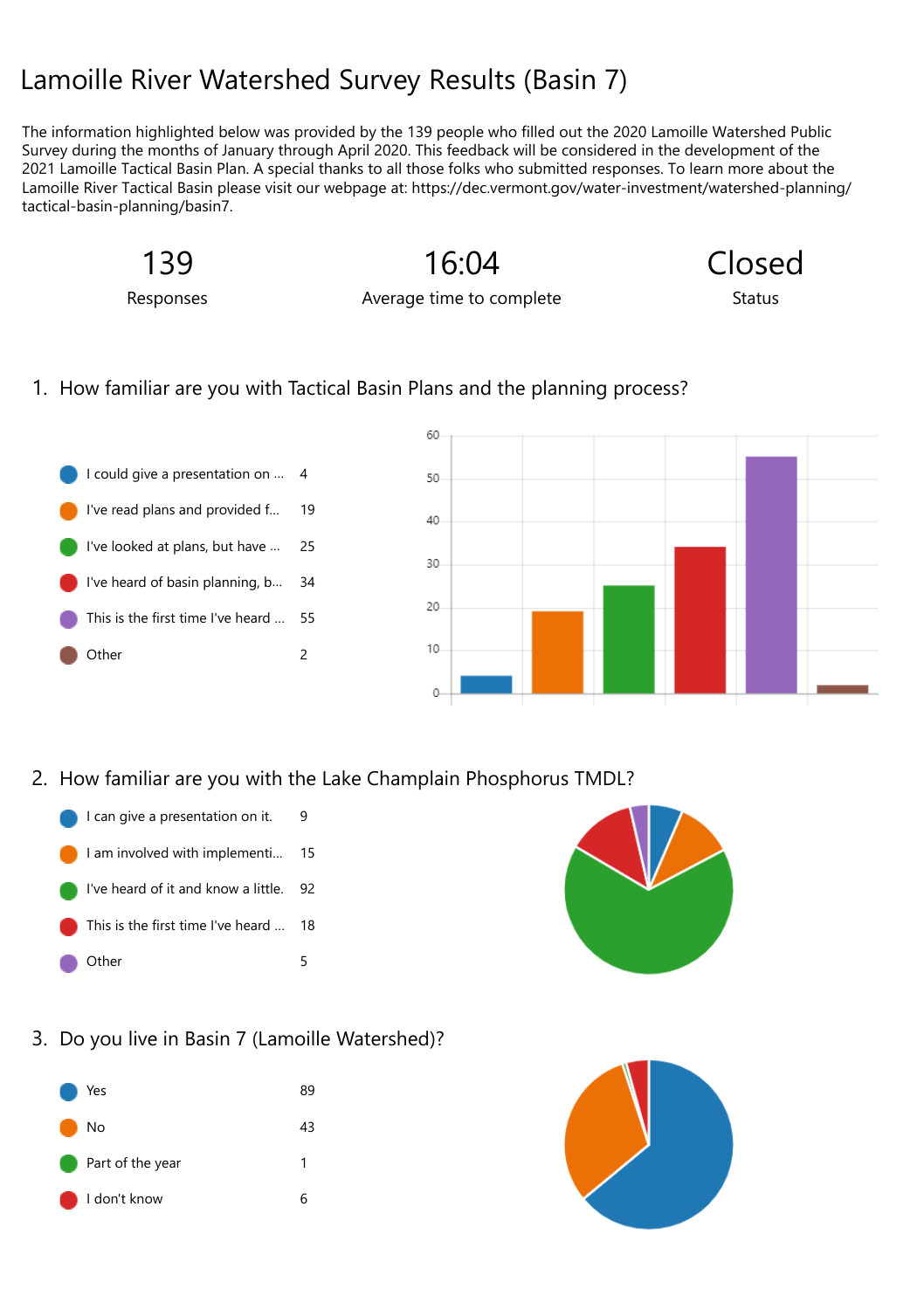4. Do you have a surface water on your property and/or are adjacent to a waterbody?





5. What is the name of the waterbody?



6. Are you interested in improving water quality on your property?





7. Please provide contact information if you'd like to talk to someone about implementing water quality projects on your property.



8. What is your primary town and state of residence?

139 Responses Latest Responses *"Fairfax" "Fairfax, VT" "Hardwick"*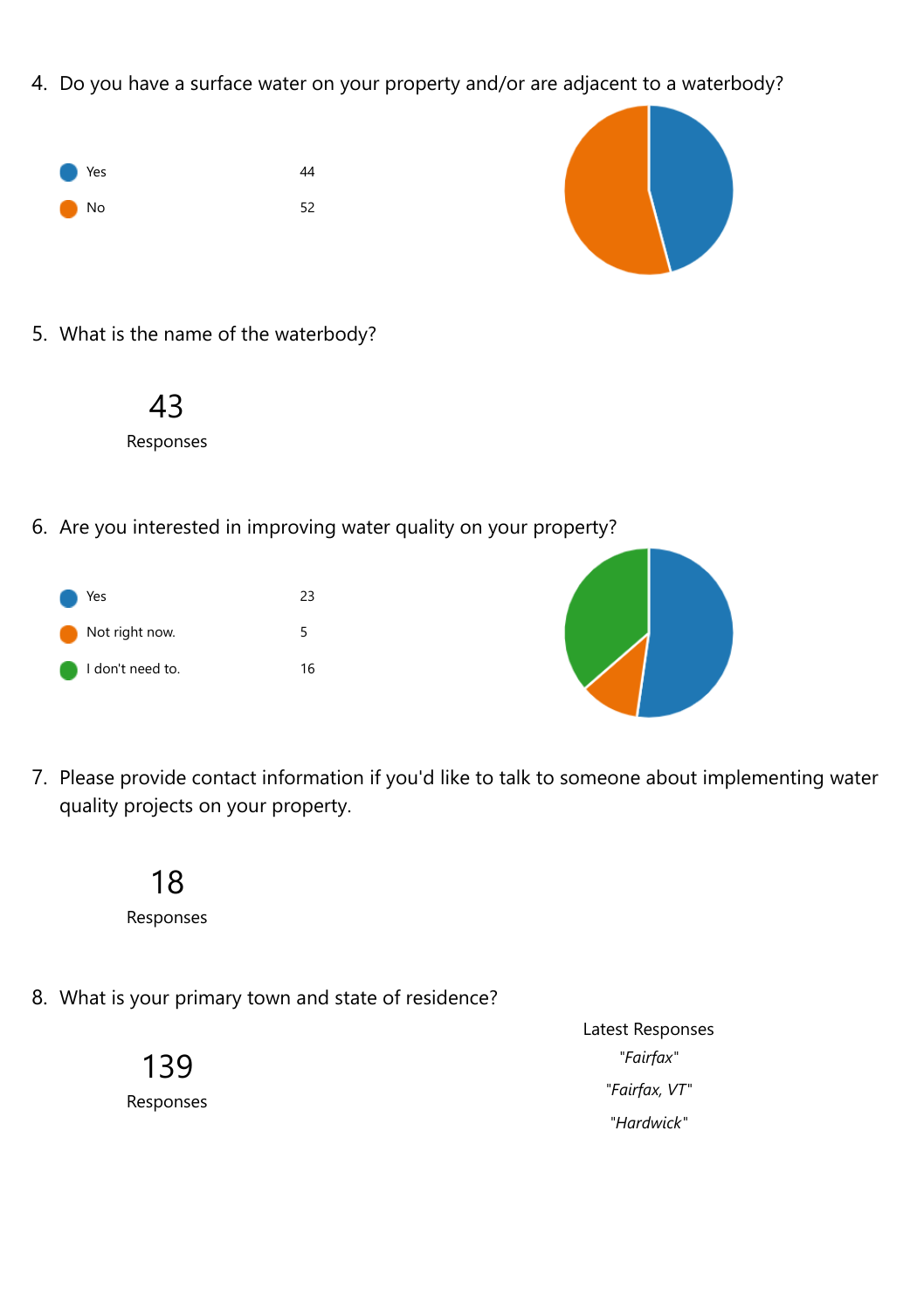9. What is the primary group you represent in relation to your interest in surface water quality?





10. What type of water quality projects are you most interested in implementing? (Click and drag to rank)

## **Rank Options** 1 Natural Resource Restoration (… 2 Green Stormwater Infrastructu… 2 Agricultural Best Management… 3 Forestry Best Management Pr… 4 Protection & Acquisition (e.g. … 5 Recreation Projects (e.g. publi… 6 Water Quality Monitoring (e.g.… 7 Aquatic Organism Passage (e.… 8 Wastewater (e.g. private syste… 9 I don't know

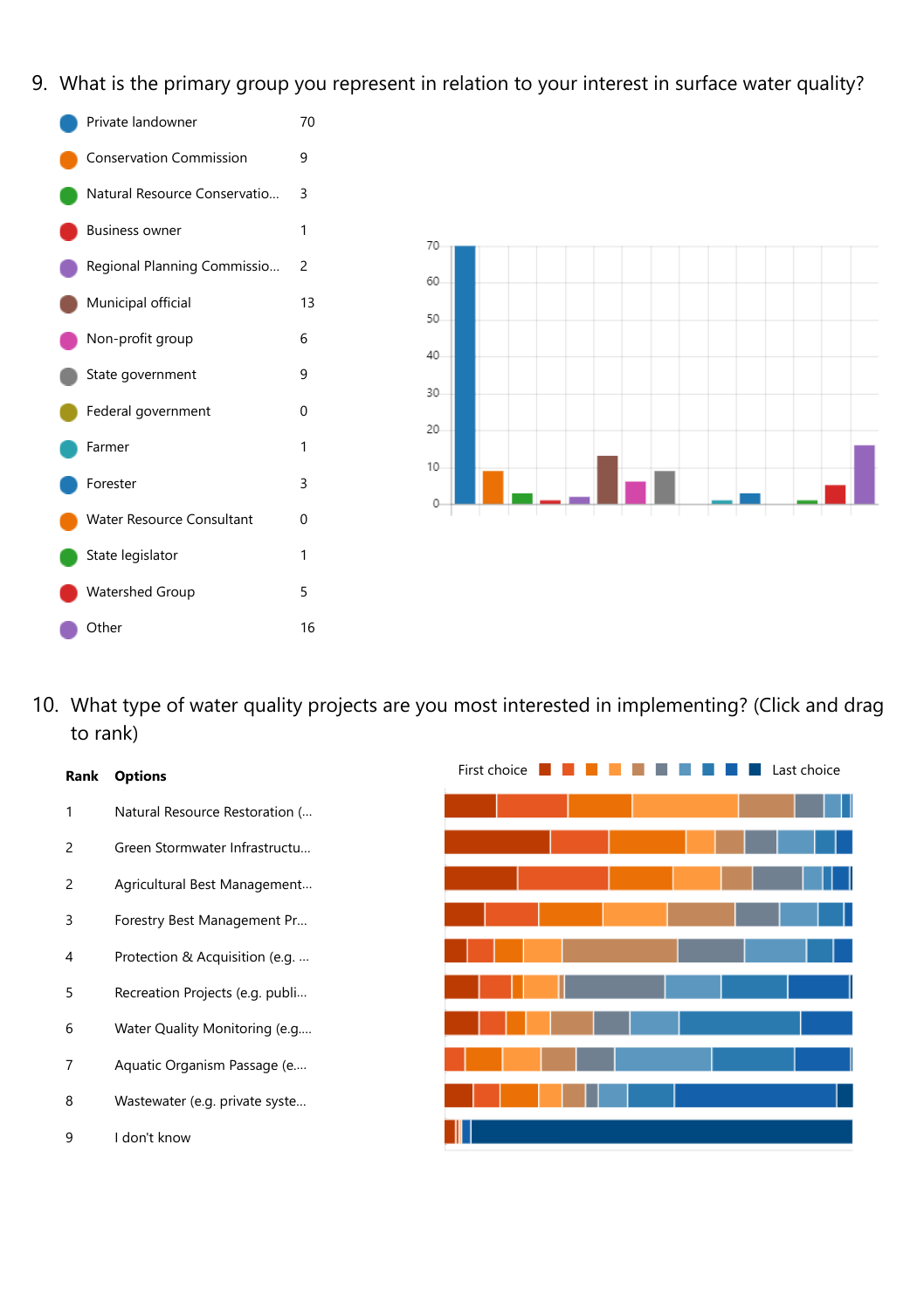11. Are there any surface waters that you highly value in Basin 7?



12. Please list surface waters that you highly value in Basin 7.



13. Are you aware of any threats to the current use of this resource(s)?





14. Please describe the threat(s) and recommended solution(s).



- Responses
- 15. Can you describe any water quality concerns you might have about surface waters in Basin 7?



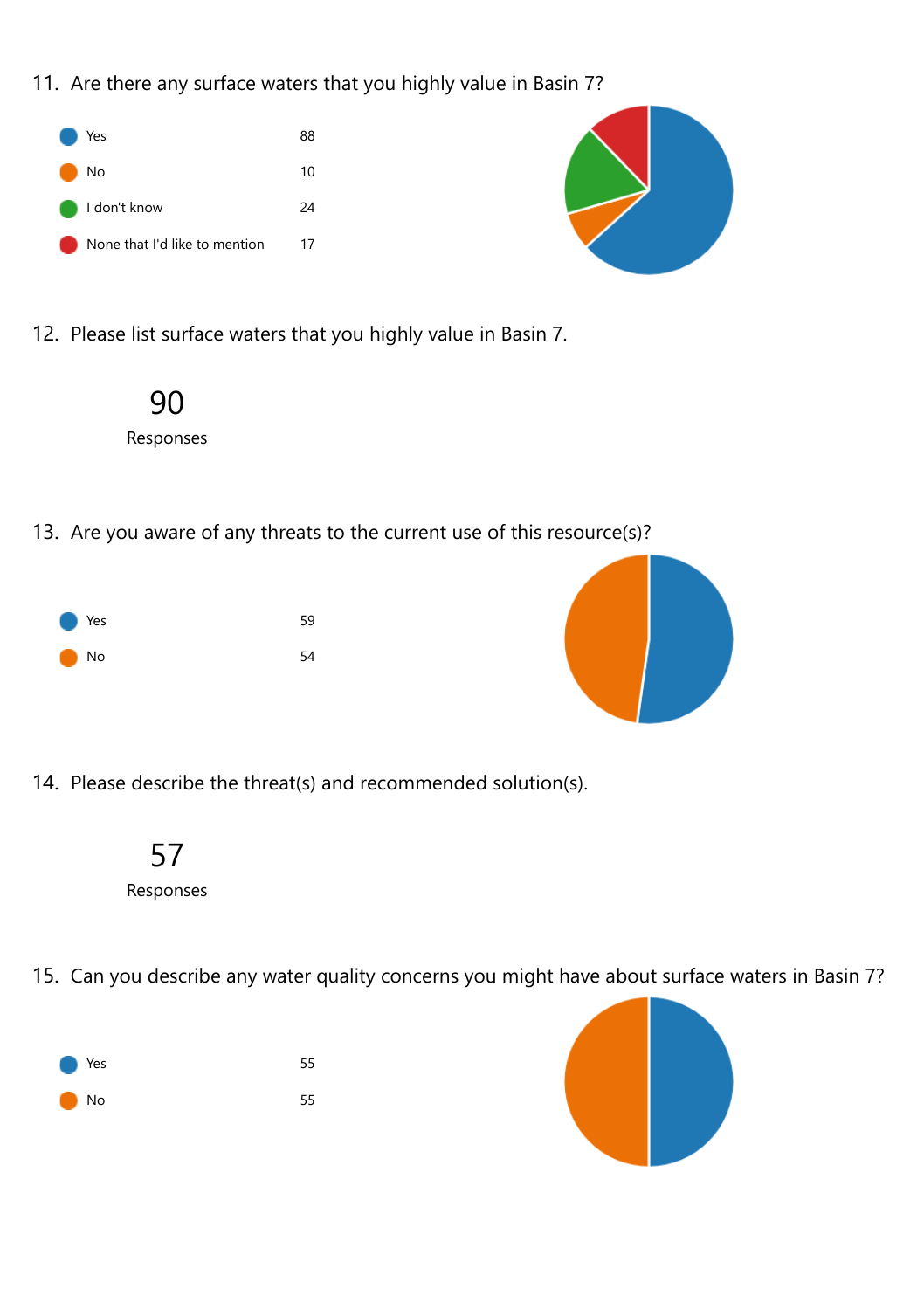16. Please describe the surface waters or areas of specific concern in relation to surface waters in Basin 7.

## 62

Responses

17. Please briefly describe any water quality-related projects you are aware are happening in Basin 7.



Responses

18. What are the biggest obstacles (in your opinion) for achieving water quality health in your area?



19. Please share any solutions to the address obstacle(s).

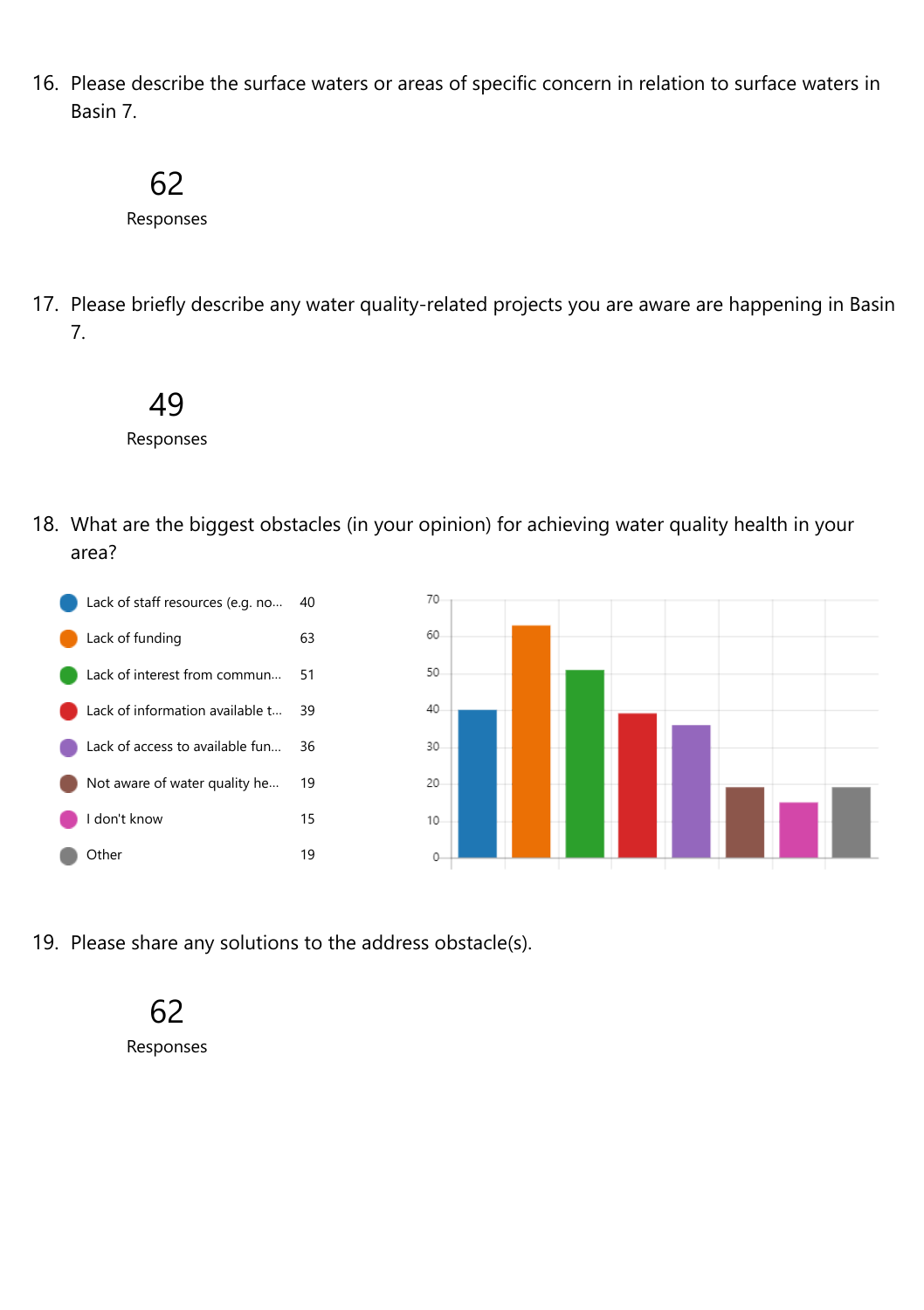20. What additional recommendations, suggestions, or water quality concerns do you have that you would like to see addressed in the Basin 7 2021 plan update?



21. Would you like to be notified by email of any upcoming public meetings?





22. Please enter your email below.



23. Were you able to provide the information you wanted to during this survey?





24. What information did you want to share, but were unable to?

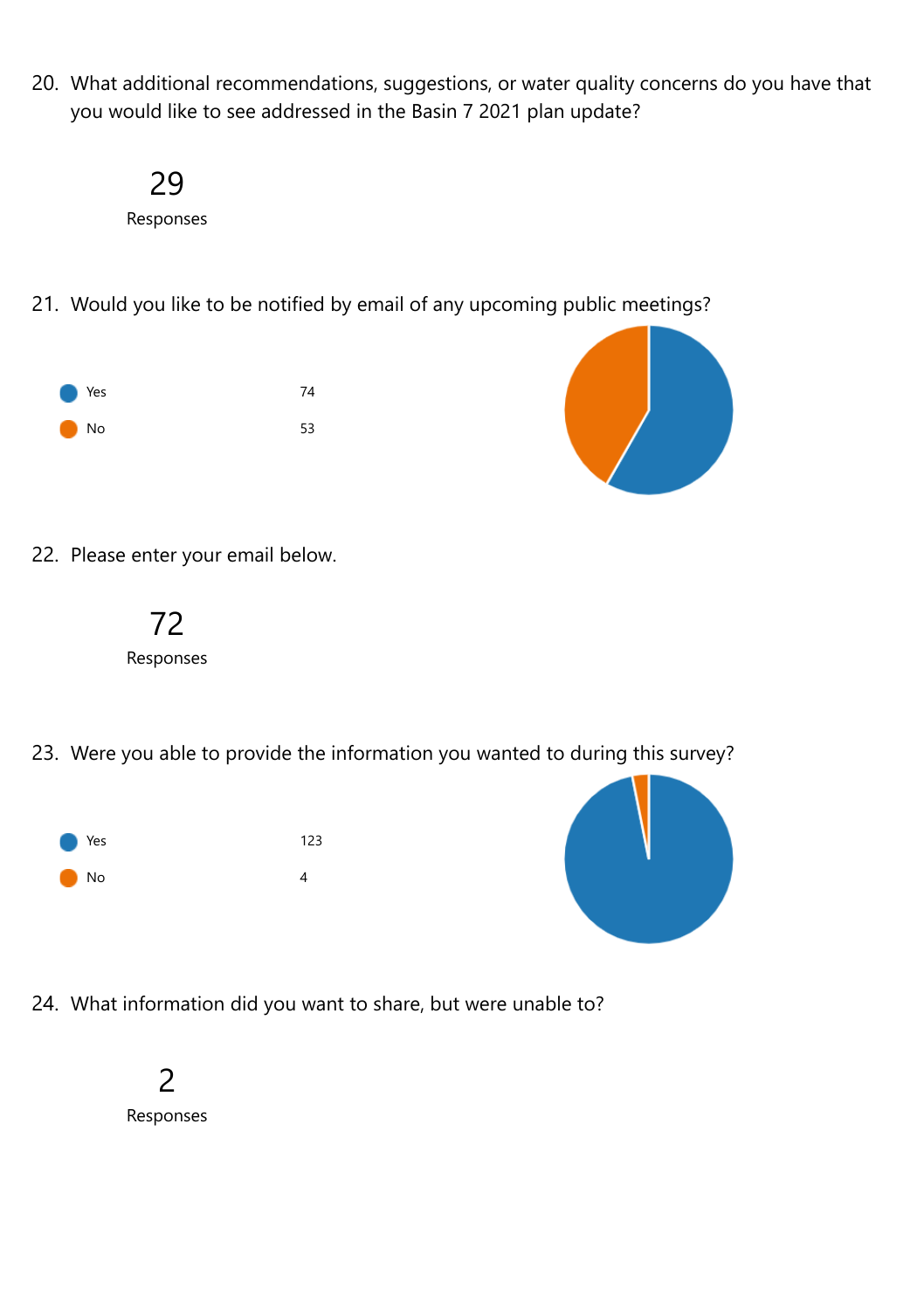### 25. How did you find out about this survey?





### 26. Who shared the survey with you?





27. How did you like this survey?

127

Responses



3.99 Average Rating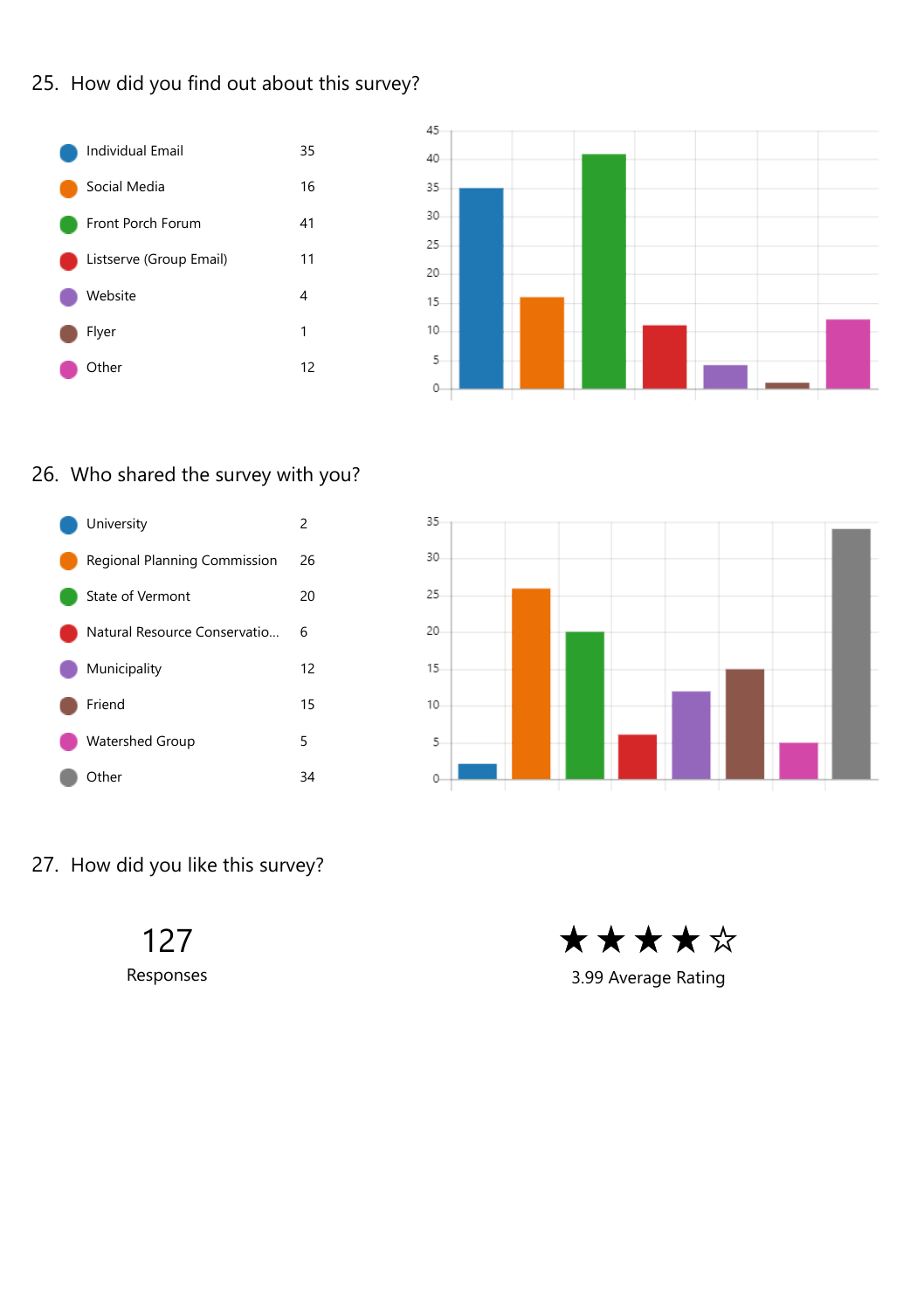## 2020 Lamoille Watershed Public Survey Results Summary

The information highlighted below was provided by the 139 people who filled out the 2020 Lamoille Watershed Public Survey during the months of January through April 2020. The summary provided here is in response to the long form questions. This feedback will be considered in the development of the 2021 Lamoille Tactical Basin Plan. A special thanks to all those folks who submitted responses. To learn more about the Lamoille River Tactical Basin please visit our webpage[: https://dec.vermont.gov/water](https://dec.vermont.gov/water-investment/watershed-planning/tactical-basin-planning/basin7)[investment/watershed-planning/tactical-basin-planning/basin7.](https://dec.vermont.gov/water-investment/watershed-planning/tactical-basin-planning/basin7)

#### **Areas of Importance**

- Browns River
- Lamoille River mainstem (including many swimming, fishing spots, and rail trail)
- Lake Elmore
- Green River Reservoir
- Seymour River
- Brewster River
- Lake Lamoille
- Foote Brook Journey's End
- Gihon River
- Smith Brook
- Wild Brook
- Elmore Branch
- Caspian Lake
- Long Pond
- Lake Eligo
- Roaring Brook in Underhill
- Moss Glen Falls
- Wolcott Pond
- North Branch Lamoille
- Terrill Gorge
- Kenfield Brook
- Lake Eden
- Zack Woods Pond
- Little Elmore Pond
- Wild Branch
- Deer Brook
- Hardwick Lake
- Milton Pond
- Wetland areas for wildlife watching
- Centerville Brook
- Rodman Brook
- Mallett's Bay
- Fishable tributaries to Upper Lamoille
- Sterling Pond

#### **Threats and Recommendations**

| <b>List of Threats from Public Survey</b>                                                          | List of recommendations from Public Survey                                                                                                                                                                                                                      |  |
|----------------------------------------------------------------------------------------------------|-----------------------------------------------------------------------------------------------------------------------------------------------------------------------------------------------------------------------------------------------------------------|--|
| Ag runoff (manure, fertilizer, pesticides, land<br>erosion)                                        | Ag best management practices (BMPs) (manure<br>injection, cover crop, livestock fencing, barnyard<br>management, manure management), green<br>infrastructure, don't allow spreaders to leak;<br>enforcement of regulations (buffers, spreading,<br>cover crops) |  |
| Sedimentation in rivers, lakes, and wetlands<br>from ag, forest, developed lands, and roads        | Stormwater BMPs, riparian buffers, enforcement of<br>regulations                                                                                                                                                                                                |  |
| Stormwater runoff (including chloride) from<br>roads and development (parking lots &<br>buildings) | Better stormwater management, less development<br>near surface waters, green infrastructure                                                                                                                                                                     |  |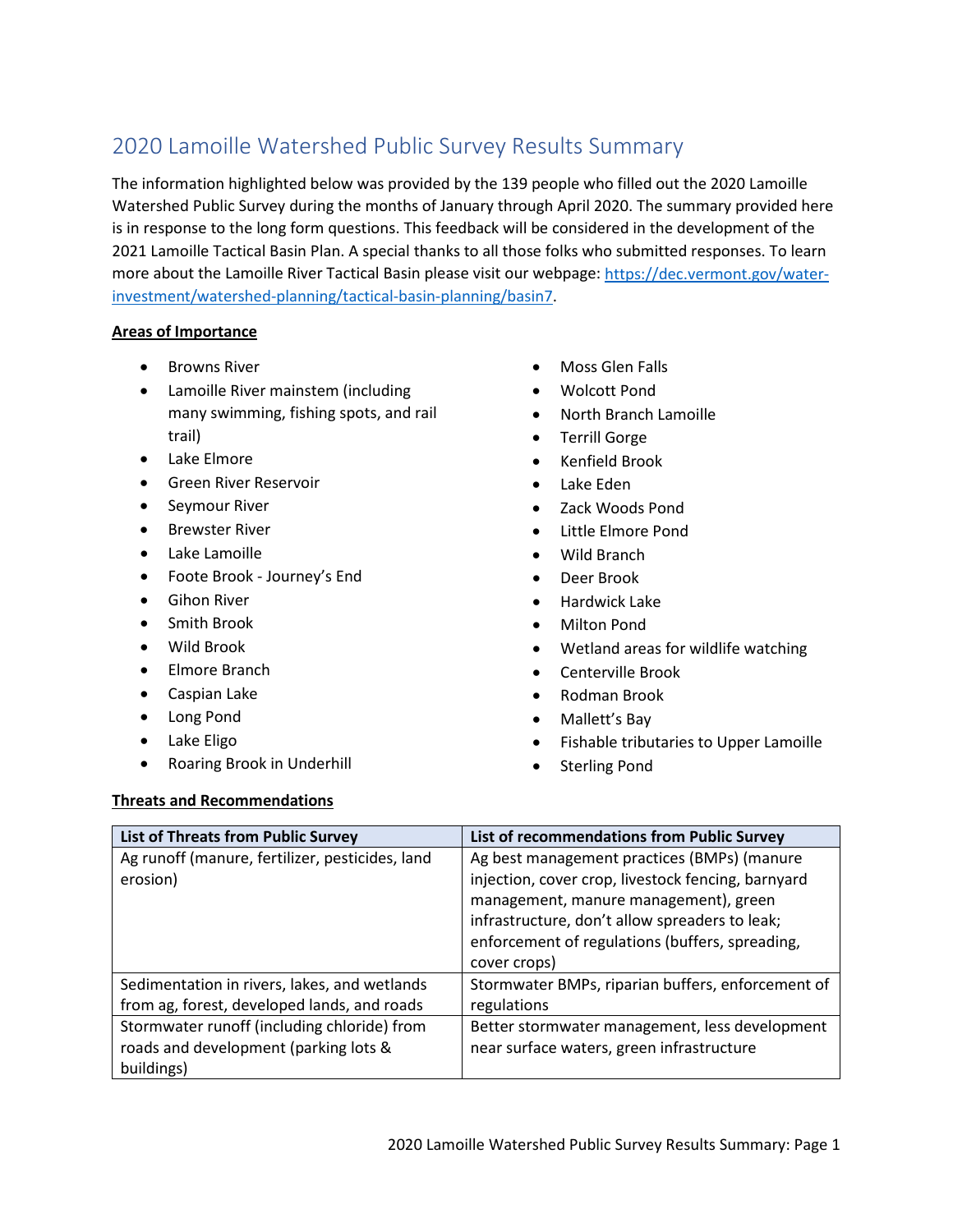| Residential runoff (fertilizers and chemicals)   | Education to homeowners on impacts of chemical<br>application |  |
|--------------------------------------------------|---------------------------------------------------------------|--|
| Erosion (river and lake shores)                  | Decrease impacts from flooding by protecting                  |  |
|                                                  | riparian areas                                                |  |
| Forest fragmentation                             | Compact development                                           |  |
| Loss of Green River Reservoir                    | Do not remove the dam                                         |  |
| Irresponsible ATV use in rivers and wetlands     | Signage                                                       |  |
| Loss of public swimming & fishing area access    | Protection, maintain parking areas                            |  |
| and over crowding                                |                                                               |  |
| Development in riparian areas (lakes and rivers) | Protection of buffers; prevention of development in           |  |
|                                                  | riparian areas                                                |  |
| Loss of recreational value (swimming, paddling,  | Land acquisition and protection, management of                |  |
| ice skating, hiking, fishing, camping, wildlife  | sedimentation; hybrid approach of                             |  |
| observation)                                     | restoration/acquisition and low-impact uses                   |  |
| Rising population leading to development and     | Better development practices, slow population                 |  |
| use of resources                                 | growth                                                        |  |
| Motorized boat use on certain waterbodies        | Ban on motorized boats in certain areas                       |  |
| where it impacts aesthetics and shorelines       |                                                               |  |
| Flooding impacts to infrastructure and public    | Riparian area & forest protection, buffers, hazard            |  |
| safety                                           | mitigation plan implementation                                |  |
| Invasive species                                 | No recommendation                                             |  |
| Loss/lack of riparian buffers impacting aquatic  | Plant buffers and encourage restoration, strategic            |  |
| habitat                                          | wood addition                                                 |  |
| Logging impacts                                  | Going beyond AMPs for protecting surface waters;              |  |
|                                                  | manage state lands to a higher standard                       |  |
| Spreading of biosolids in floodplains and flood  | Don't allow spreading of biosolids on floodplains             |  |
| prone areas (PFAs contamination)                 |                                                               |  |
| Belvidere Asbestos Mine impairment               | No recommendation                                             |  |
| Presence of dams (siltation, impact on aquatic   | Dam removal and licensing updates                             |  |
| organism passage, low flows)                     |                                                               |  |
| Failing septic systems (on lakes and rivers)     | No recommendation                                             |  |

#### **Additional Areas of Specific Concern**

- Visibly cloudy water with algae, especially in areas where ag lands abut rivers without vegetated buffers (Lamoille, Mill Brook). Lower and middle Lamoille smelly, hot, and low during certain times of the year.
- Small buffers on ag land with manure applications
- Snow dumping into rivers during the winter
- Excessive nutrient runoff into surface waters (phosphorus)
- Is it safe to swim in the Lamoille?
- Drinking water loss and safety
- Trash in the rivers and dumping at river access sites
- Runoff of extensive road networks
- Changing of lakeshore housing use (part to year-round use)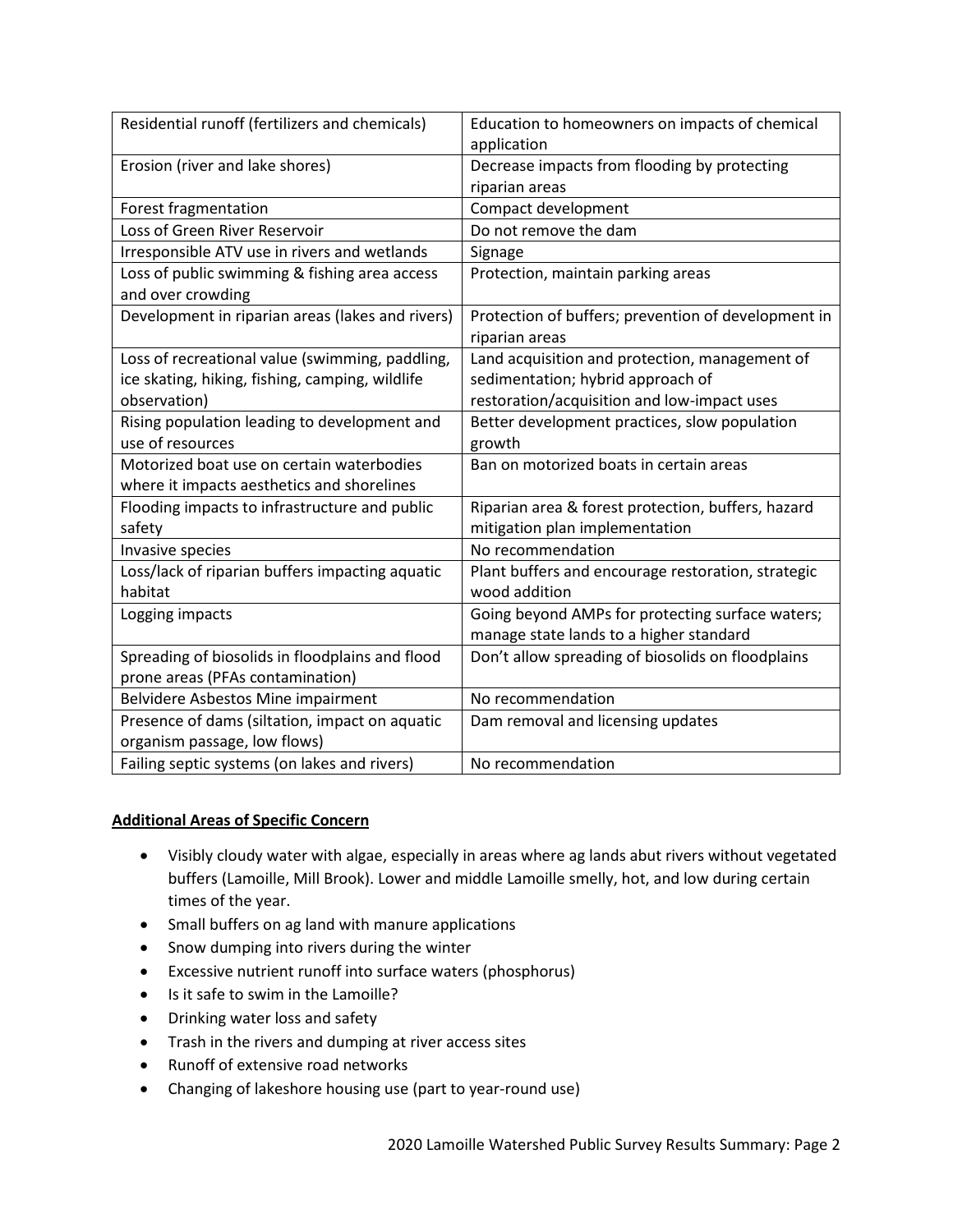- Bad tasting salmon downstream of Peterson Dam during fall
- Surface water withdrawal for irrigation
- Excessive and undersized stream crossings (culverts and bridges)
- Impacts from Climate change (increasing temps, dry streams, drought)
- Projects in the plan restricting development in flood zones
- Use of lampricide in the Lamoille impacting non-target species
- River manipulation straightening, ditching, excavation

#### **Water Quality Projects Happening**

- Rain barrels and rain gardens (individual practices of Green Infrastructure)
- Culvert and bridge replacements
- Municipal road projects (ranging from large to small)
- Riparian plantings along surface waters (trees and shrubs)
- Development of town plans and bylaws to protect natural resources stormwater management and riparian setbacks
- Municipal green infrastructure for stormwater treatment
- Stormwater master plan development resulting in priority projects
- School-based stormwater (colleges and primary schools) assessment and implementation
- Lay monitoring of rivers and lakes
- Greeter programs (for aquatic invasives)
- Lake Wise education and assessments for lakeshore properties
- Deer Brook Gully remediation
- Floodplain reconnection along the Lamoille and general floodplain mitigation projects
- Stream geomorphic assessments
- Johnson Arboretum on the Gihon River
- Habitat linkages in riparian and upland habitats for wildlife
- Lake Elmore Watershed Action Plan
- Wolcott feasibility study for village septic and water
- Hardwick bond support for upgrades to wastewater facility

#### **Recommendations for Solutions**

- More funding; incentivize practices and solutions; don't pit the environment against the economy; increased staffing; provide subsidies on products that protect water quality (e.g. rain barrels) (like efficiency Vermont); more reliable funding for groups putting the projects on the ground (watershed groups, conservation districts)
- Create more community focused conservation efforts to create a connection for the public
	- $\circ$  More coordinated community outreach and simple unified message that can be shared and spread via municipalities
	- o More outreach to parties contributing to water quality problems
	- $\circ$  Have governor and other state officials provide a unified message of tree planting and water quality improvement
- More enforcement of regulations
- Make it easy to do projects